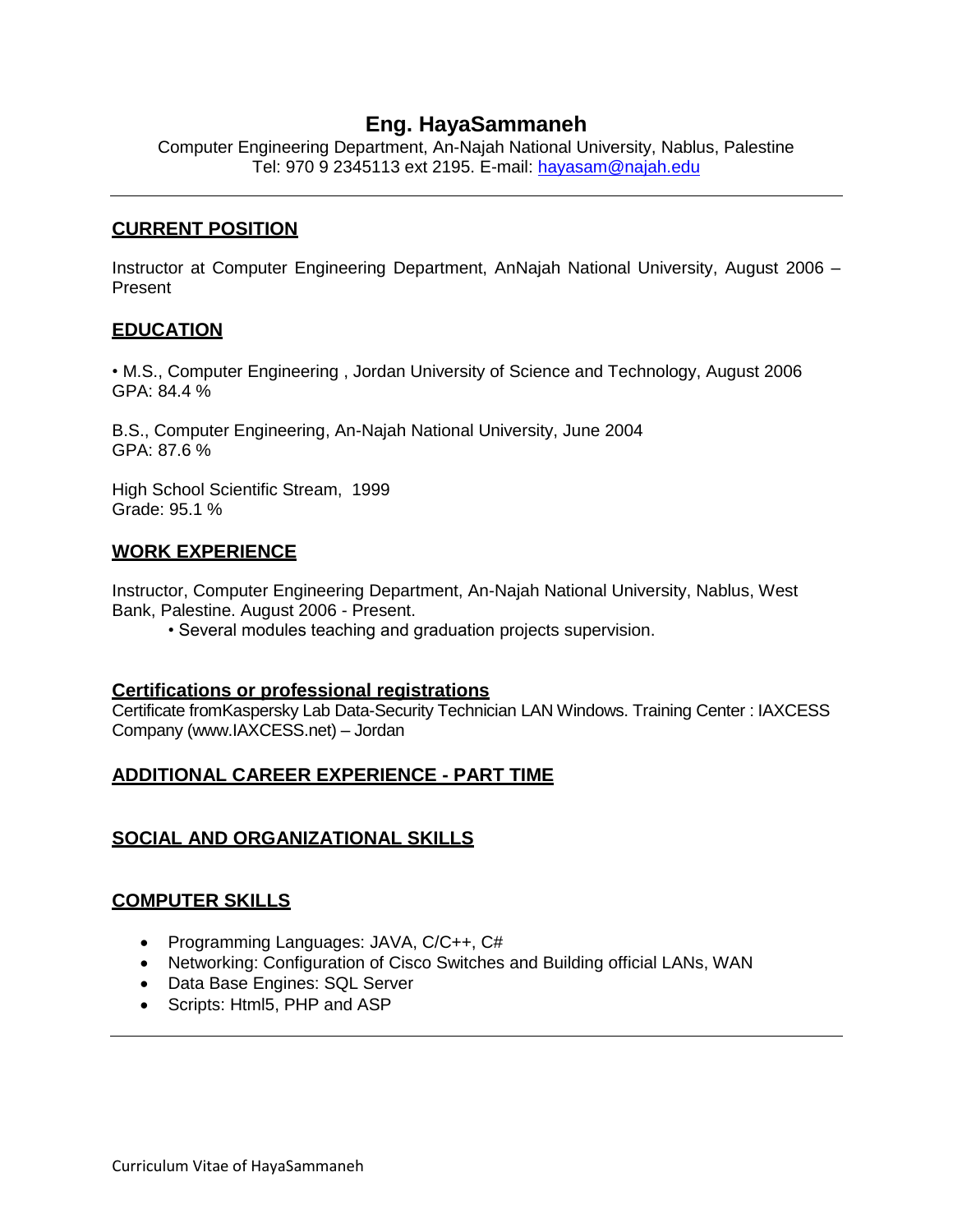## **TRAINING**

- A regional training in improving the study plan for information technology and computer science in [PalestinePolytechnic University-](http://www.google.com/url?q=http://www.ppu.edu/&ei=U567Sc65E8uMsAb2qM3oDg&sa=X&oi=spellmeleon_result&resnum=1&ct=result&cd=1&usg=AFQjCNEDo54rnm-1VaNxiK6lirfMPV2rsw) Friends of FawziKawash IT Center, Hebron. (1 day)
- Kaspersky Lab: Data-Security Technician LAN Windows. May-2008 (2 Weeks)

# **AWARDS**

- JAWALscholarship, award to complete M.S. in Computer Engineering at Jordan University of Science and Technology,2004- 2006
- An Najah National University scholarship, Partial Scholarship ward, BSc. Computer Engineering, 1999-2004

# **COURSES TAUGHT:**

#### **BACHELOR COURSES:**

- Computer Programming C++
- Data Structure an algorithms
- Object Oriented Programming –Java
- Advanced Programming
- Database Systems
- Software Engineering
- Computer Components and Interfacing
- Computer Graphics
- Algorithms and Computational Complexity
- Special Topics I Cryptography and Network Security
- Special Topics  $II C#$  and ASP programming
- Microprocessors lab
- Embedded Control Lab
- Network Lab
- Discrete Math

## **MASTER LEVEL COURSES:**